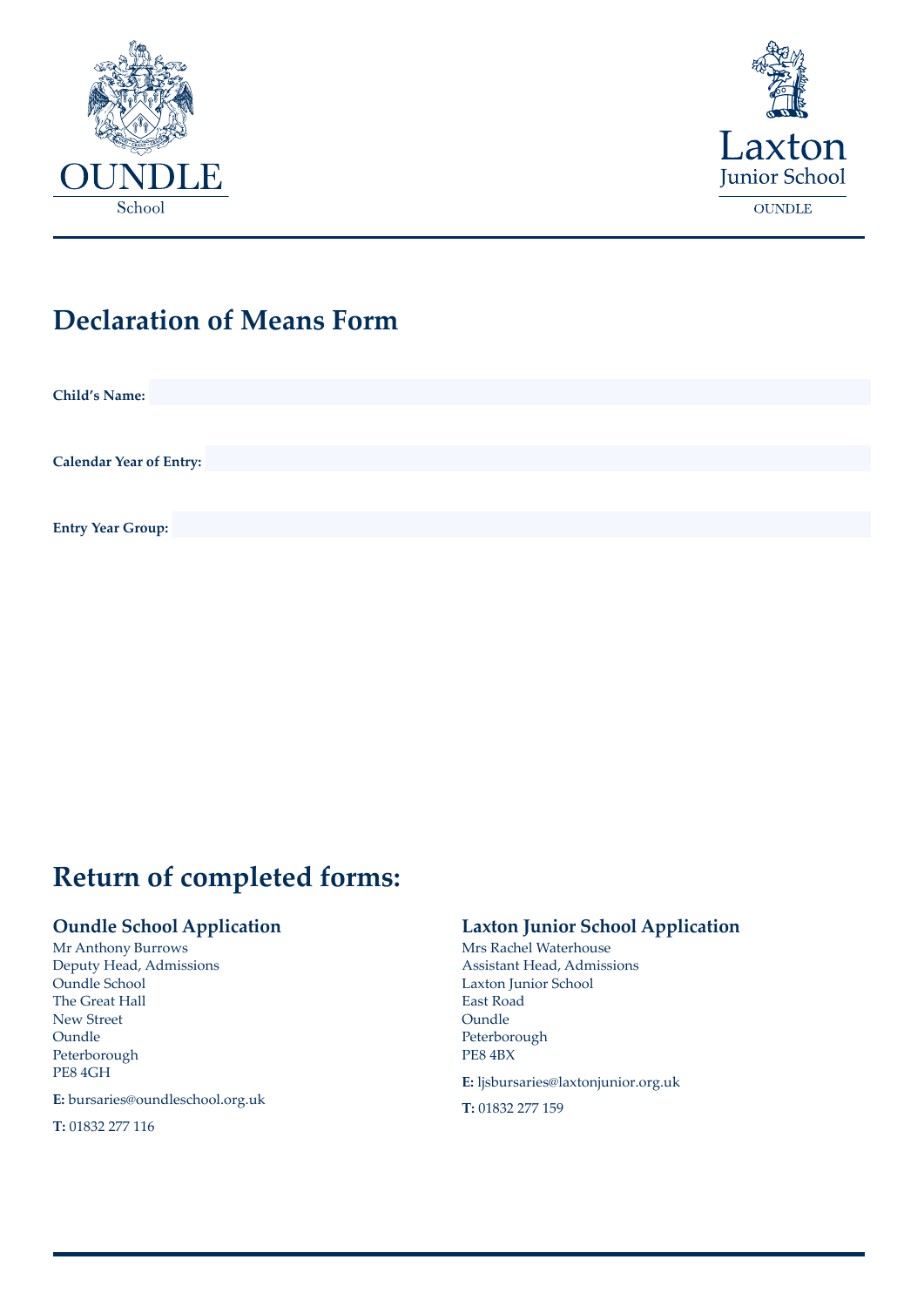Please make sure that you answer all the questions below as fully as you can before signing and returning the completed declaration.

#### **A: Personal details**

| Full name of pupil  | Date of birth |
|---------------------|---------------|
| Name generally used | Date of entry |

#### **Parents**

| <b>Parent / Guardian 1</b>                                | <b>Parent / Guardian 2</b>                                |
|-----------------------------------------------------------|-----------------------------------------------------------|
| Name in full (including title) (please include all names) | Name in full (including title) (please include all names) |
| Date of birth                                             | Date of birth                                             |
| Relationship to the pupil                                 | Relationship to the pupil                                 |
| Address                                                   | Address                                                   |
| Postcode                                                  | Postcode                                                  |
| Contact telephone number                                  | Contact telephone number                                  |
| Fax                                                       | Fax                                                       |
| Mobile                                                    | Mobile                                                    |
| Email                                                     | Email                                                     |
| Occupation                                                | Occupation                                                |
| Employment status                                         | Employment status                                         |
| Employer / Business                                       | Employer / Business                                       |
| Address                                                   | Address                                                   |
| Postcode                                                  | Postcode                                                  |
| Telephone                                                 | Telephone                                                 |
| Email                                                     | Email                                                     |
| Fax                                                       | Fax                                                       |

## **B: Your income over the last 12 months (dated from to )**

(Please provide figures for income on an annual basis)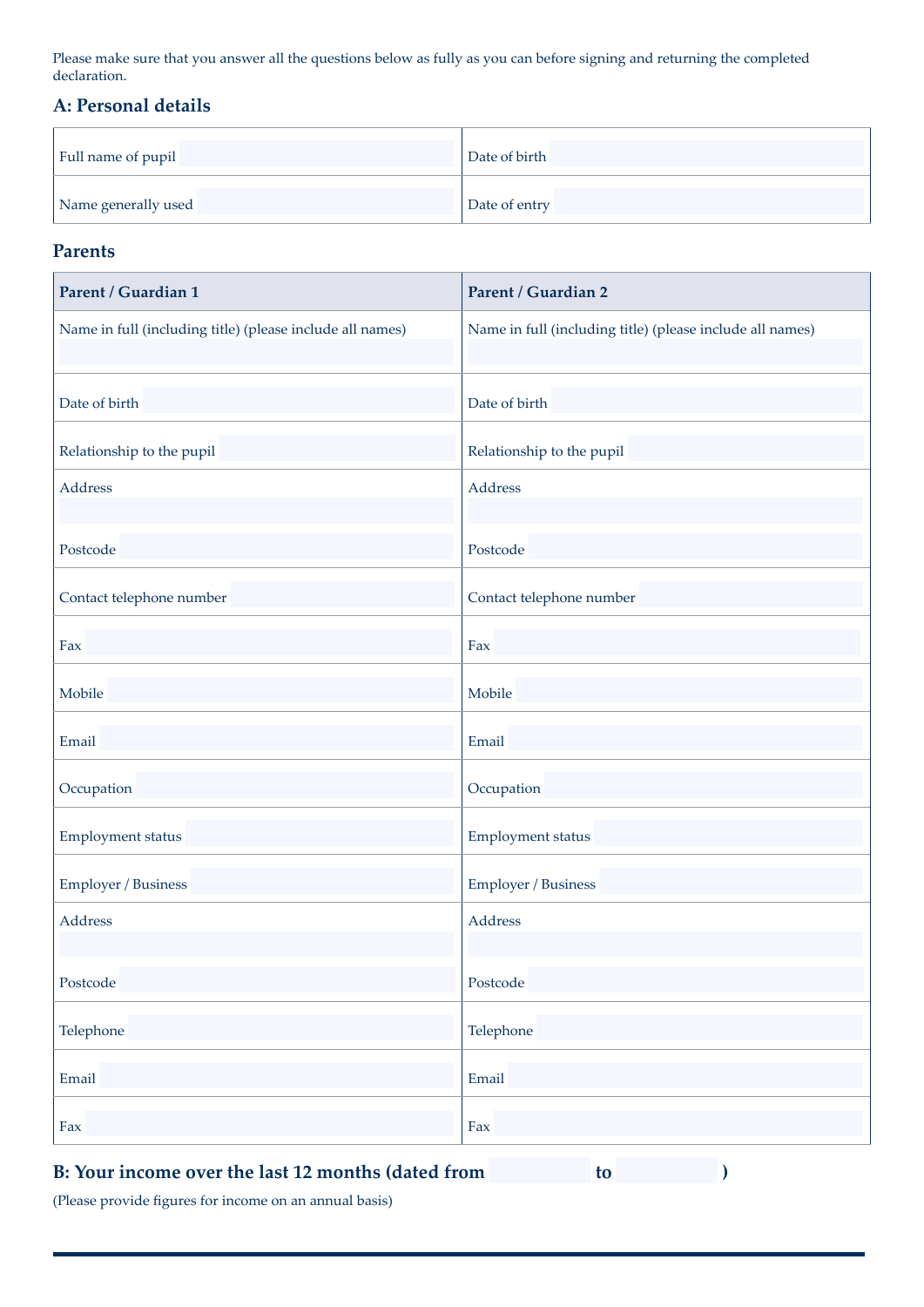|                                                                                                  | Parent / Guardian 1 | Parent / Guardian 2 |
|--------------------------------------------------------------------------------------------------|---------------------|---------------------|
| Gross annual salary                                                                              |                     |                     |
| Net monthly salary                                                                               |                     |                     |
| Gross interest on savings                                                                        |                     |                     |
| Net dividends from shares (Including any<br>company of which you are a director)                 |                     |                     |
| Rent from owned property                                                                         |                     |                     |
| Pension income                                                                                   |                     |                     |
| Income from second job                                                                           |                     |                     |
| Income from others in household                                                                  |                     |                     |
| Government allowances / Social Security<br>payments                                              |                     |                     |
| Department for Work and Pensions<br>benefits                                                     |                     |                     |
| Income from other assets or trusts                                                               |                     |                     |
| Payments from insurance policies,<br>payments from other payment protection<br>policies or plans |                     |                     |
| Permanent health insurance payments                                                              |                     |                     |
| Annual value of residence provided as a<br>Benefits in Kind by employer                          |                     |                     |
| Annual value of any other benefits in<br>kind provided by employer                               |                     |                     |
| Any other sources of income or lump<br>sums (please detail)                                      |                     |                     |
| Total                                                                                            |                     |                     |

# **C: Outgoings over the last 12 months (as dated in Section B)**

|                                                                                     | Parent / Guardian 1 | Parent / Guardian 2 |
|-------------------------------------------------------------------------------------|---------------------|---------------------|
| Mortgage payments on principal<br>residence (Split interest and repayment elements) |                     |                     |
| Rent on principal residence                                                         |                     |                     |
| Pension contributions                                                               |                     |                     |
| Life policy and other insurance policies                                            |                     |                     |
| Loans and credit cards                                                              |                     |                     |
| Income Tax and National Insurance                                                   |                     |                     |
| Total                                                                               |                     |                     |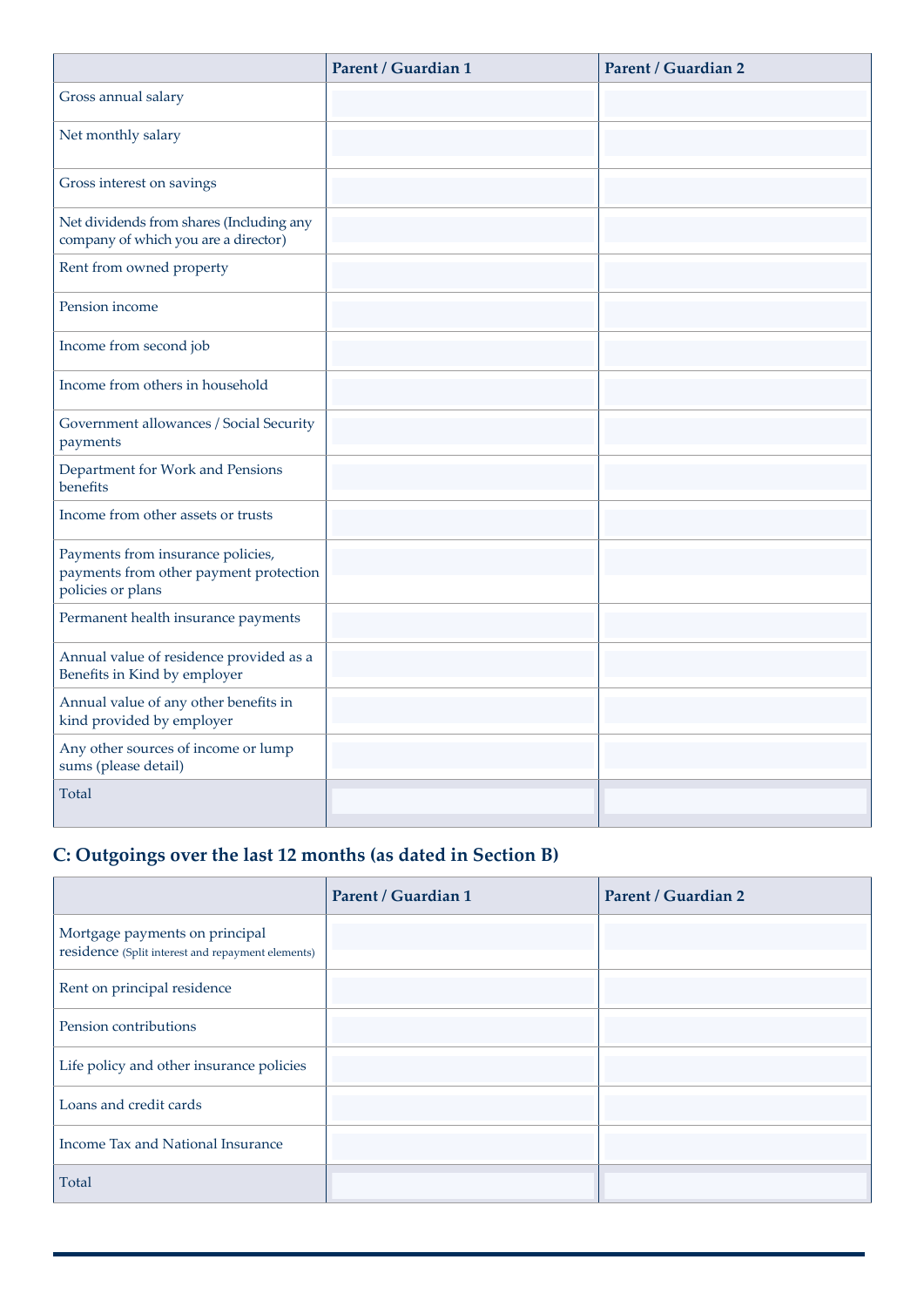### **D: Capital assets**

|                                                                                                                                                             | <b>Parent / Guardian 1</b> | <b>Parent / Guardian 2</b> |
|-------------------------------------------------------------------------------------------------------------------------------------------------------------|----------------------------|----------------------------|
| Property                                                                                                                                                    |                            |                            |
| Market value of principal residence                                                                                                                         |                            |                            |
| Freehold or leasehold (If leasehold please<br>indicate the number of years of unexpired residue.)                                                           |                            |                            |
| Location (full postcode only)                                                                                                                               |                            |                            |
| Type (detached, semi-detached, apartment etc)                                                                                                               |                            |                            |
| Age and construction (eg 1840, stone and<br>thatch)                                                                                                         |                            |                            |
| Total numbers of reception rooms,<br>bedrooms and bathrooms                                                                                                 |                            |                            |
| Market value of other properties (including<br>overseas)                                                                                                    |                            |                            |
| Freehold or leasehold                                                                                                                                       |                            |                            |
| Location (full postcode or equivalent if overseas)                                                                                                          |                            |                            |
| Type (detached, semi-detached, apartment etc)                                                                                                               |                            |                            |
| Age and construction (eg 1840, stone and<br>thatch)                                                                                                         |                            |                            |
| Total numbers of reception rooms,<br>bedrooms and bathrooms                                                                                                 |                            |                            |
| $Car(s)$ (Please detail make, model and value of each<br>car. Please also indicate any outstanding balance/s<br>under finance or hire purchase agreement/s) |                            |                            |
| Total value of other assets such as<br>antiques or valuables (List separately any item<br>valued over £5,000)                                               |                            |                            |
| <b>Investments</b>                                                                                                                                          |                            |                            |
| Bank / building society deposits                                                                                                                            |                            |                            |
| <b>Shares</b>                                                                                                                                               |                            |                            |
| Individual Savings Accounts (ISA), PEPs,<br><b>Bonds</b>                                                                                                    |                            |                            |
| Shares in unit trusts and other stock<br>market investments (Include unapproved<br>pension schemes)                                                         |                            |                            |
| Corporate assets                                                                                                                                            |                            |                            |
| Directors fees                                                                                                                                              |                            |                            |
| Cash                                                                                                                                                        |                            |                            |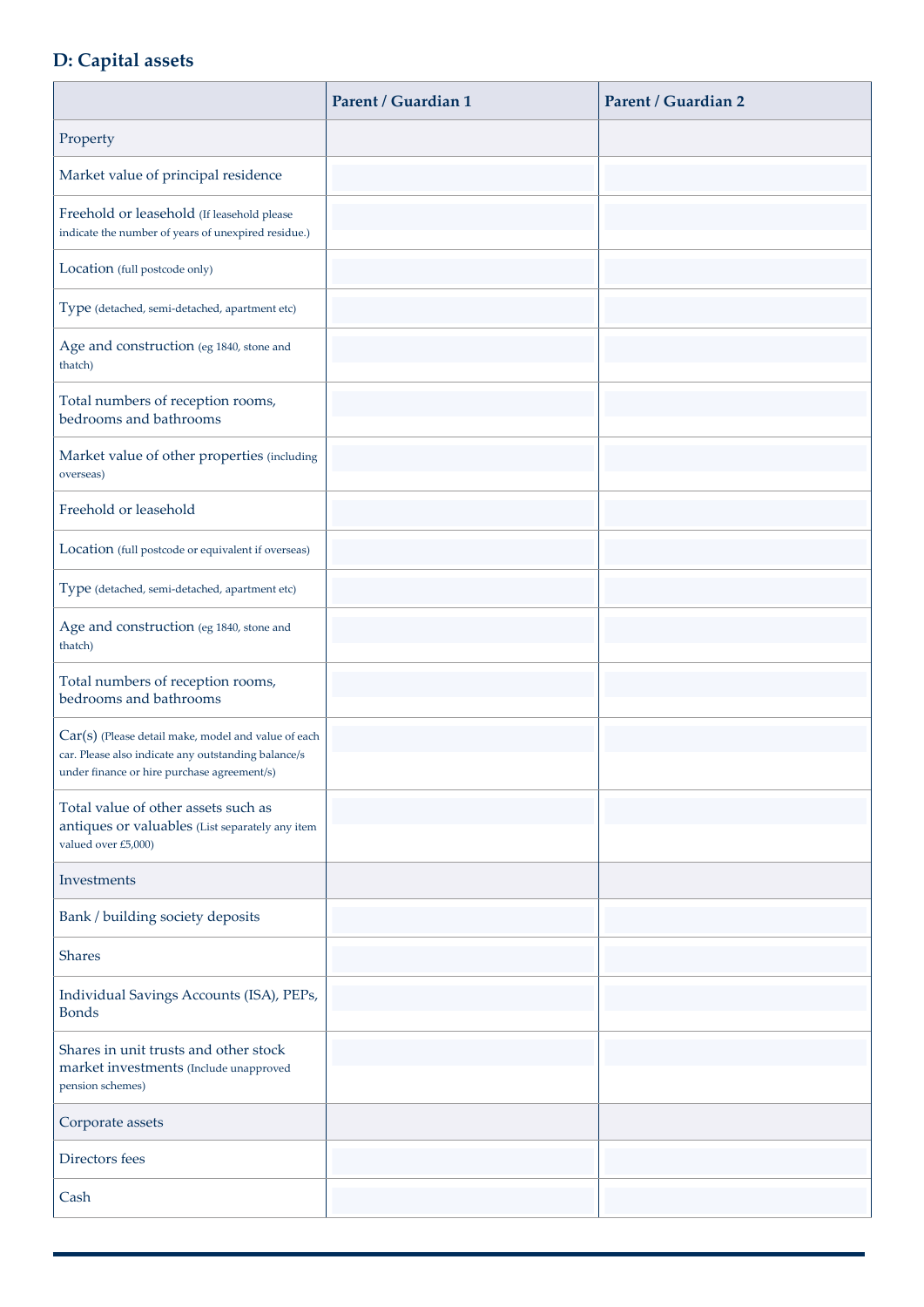| Current accounts                                                                                          |  |
|-----------------------------------------------------------------------------------------------------------|--|
| Savings accounts                                                                                          |  |
| Redundancy payments or any other<br>payments received on the termination of<br>employment (Please detail) |  |
| Total                                                                                                     |  |

## **E: Liabilities**

|                                                                                                     | Parent / Guardian 1 | Parent / Guardian 2 |
|-----------------------------------------------------------------------------------------------------|---------------------|---------------------|
| Outstanding value of mortgage/s (Include<br>dates and terms of all mortgages)                       |                     |                     |
| Other loans (secured and unsecured) (Please give<br>details including term/s and current balance/s) |                     |                     |
| Overdraft at bank (actual)                                                                          |                     |                     |
| Total                                                                                               |                     |                     |

## **F: Totals**

| <b>Totals</b> | Parent / Guardian 1 | Parent / Guardian 2 |
|---------------|---------------------|---------------------|
| Assets        |                     |                     |
| Liabilities   |                     |                     |
| Total         |                     |                     |

# **G: Dependants**

|                                                                     | <b>Parent / Guardian 1</b> | <b>Parent / Guardian 2</b> |
|---------------------------------------------------------------------|----------------------------|----------------------------|
| Child one                                                           |                            |                            |
| Name                                                                |                            |                            |
| Date of birth                                                       |                            |                            |
| Gender                                                              |                            |                            |
| Current school attended                                             |                            |                            |
| Boarding / Day                                                      |                            |                            |
| Annual Fees (excluding extras)                                      |                            |                            |
| Annual compulsory additional charges                                |                            |                            |
| Value of Scholarship, Bursary or other<br>Allowance given by school |                            |                            |
| Annual sum arising from capital<br>prepayment scheme                |                            |                            |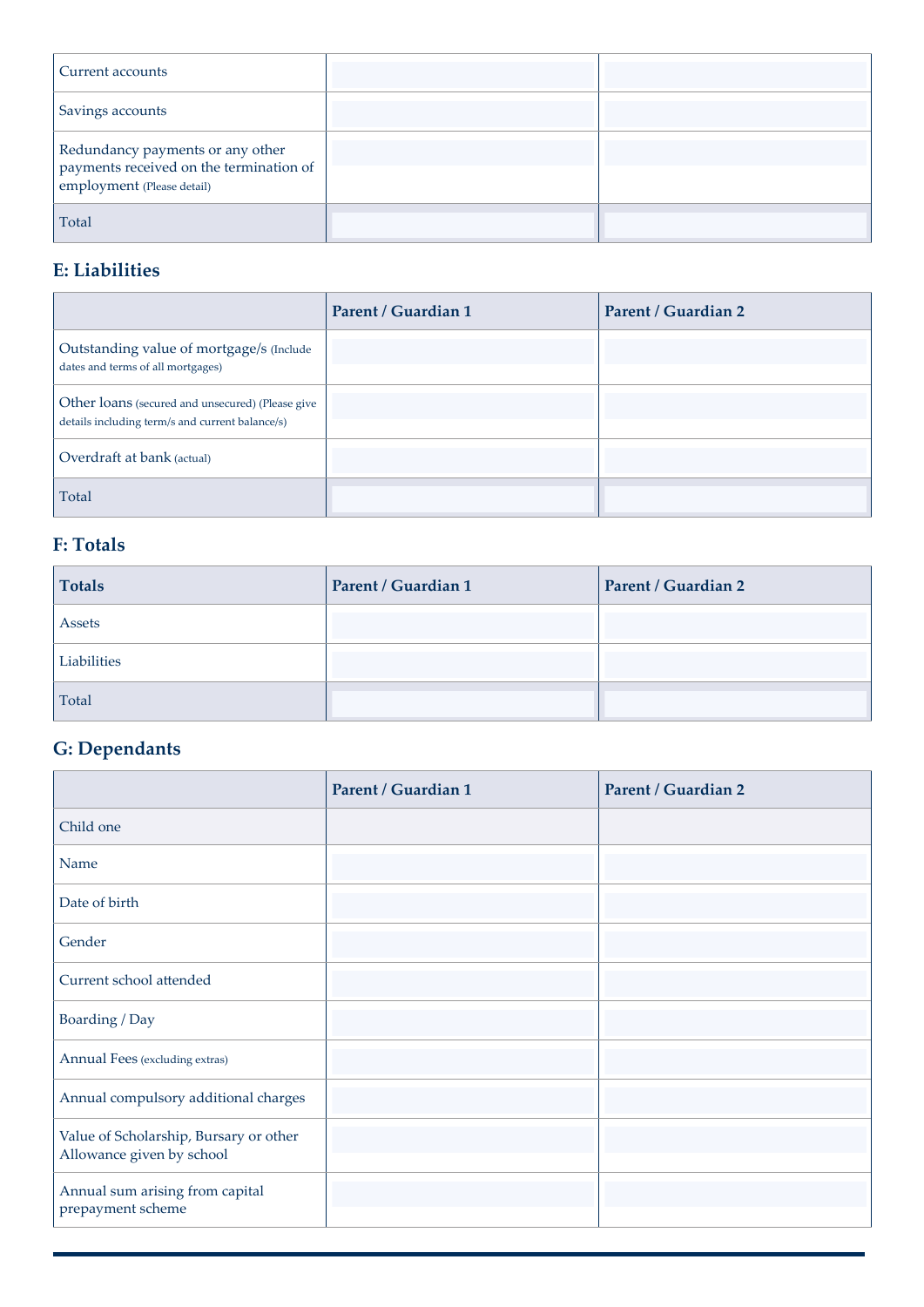| <b>LEA</b> Grant                                                                                                                   |  |
|------------------------------------------------------------------------------------------------------------------------------------|--|
| Services/Company Allowances (gross)<br>(State whether sum has been included in gross<br>salary)                                    |  |
| Annual sum arising from Educational<br><b>Insurance Policies</b>                                                                   |  |
| Assistance from any other source<br>(Please detail eg grandparents, trusts, settlements,<br>Government Assisted Place Scheme, etc) |  |
| Annual income of child (if any)                                                                                                    |  |
| Child two                                                                                                                          |  |
| Name                                                                                                                               |  |
| Date of birth                                                                                                                      |  |
| Gender                                                                                                                             |  |
| Current school attended                                                                                                            |  |
| Boarding / Day                                                                                                                     |  |
| Annual Fees (excluding extras)                                                                                                     |  |
| Annual compulsory additional charges                                                                                               |  |
| Value of Scholarship, Bursary or other<br>Allowance given by school                                                                |  |
| Annual sum arising from capital<br>prepayment scheme                                                                               |  |
| <b>LEA</b> Grant                                                                                                                   |  |
| Services/Company Allowances (gross)<br>(State whether sum has been included in gross<br>salary)                                    |  |
| Annual sum arising from Educational<br><b>Insurance Policies</b>                                                                   |  |
| Assistance from any other source<br>(Please detail eg grandparents, trusts, settlements,<br>Government Assisted Place Scheme, etc) |  |
| Annual income of child (if any)                                                                                                    |  |
| Child three                                                                                                                        |  |
| Name                                                                                                                               |  |
| Date of birth                                                                                                                      |  |
| Gender                                                                                                                             |  |
| Current school attended                                                                                                            |  |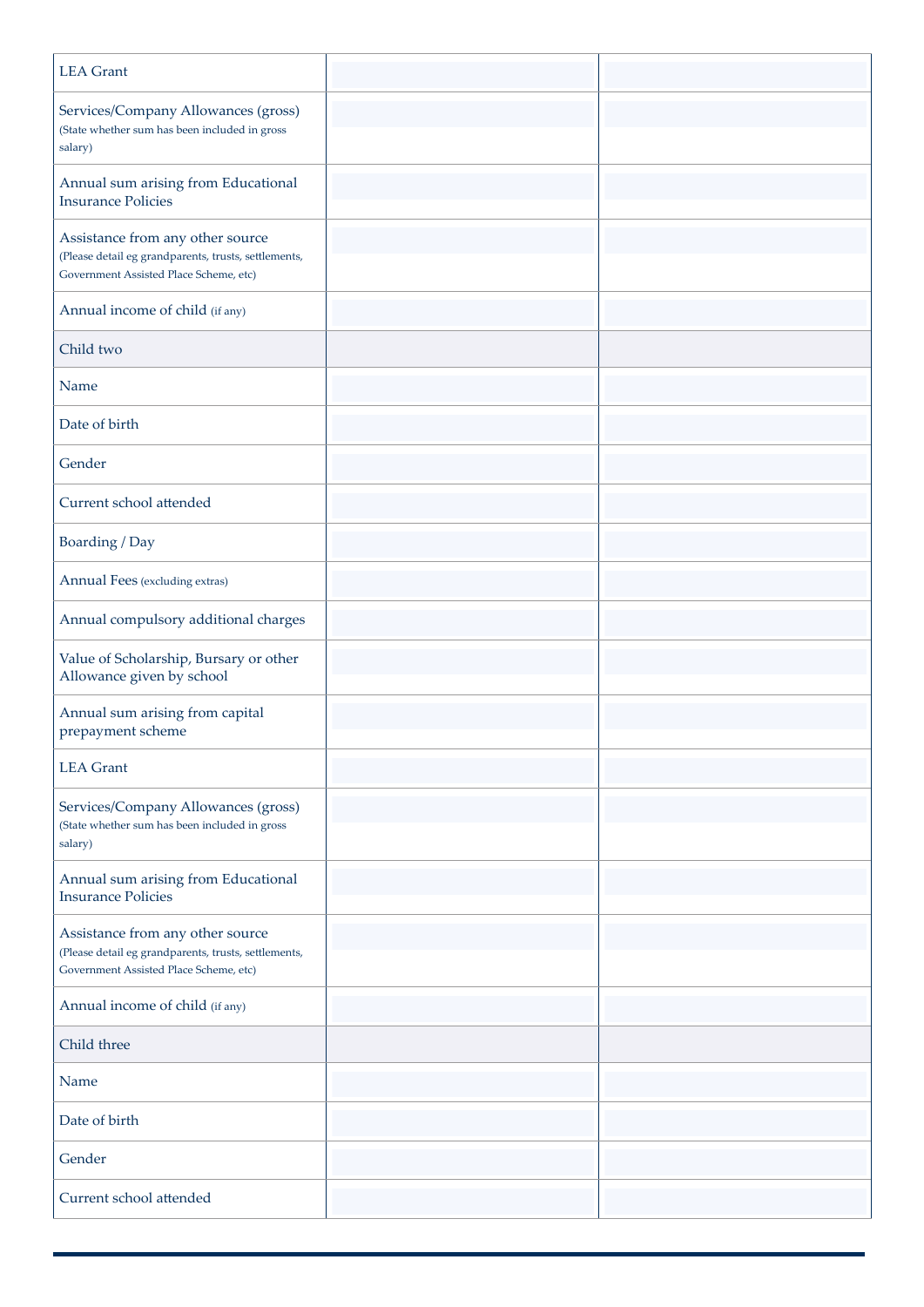| Boarding / Day                                                                                                                     |  |
|------------------------------------------------------------------------------------------------------------------------------------|--|
| Annual Fees (excluding extras)                                                                                                     |  |
| Annual compulsory additional charges                                                                                               |  |
| Value of Scholarship, Bursary or other<br>Allowance given by school                                                                |  |
| Annual sum arising from capital<br>prepayment scheme                                                                               |  |
| <b>LEA</b> Grant                                                                                                                   |  |
| Services/Company Allowances (gross)<br>(State whether sum has been included in gross<br>salary)                                    |  |
| Annual sum arising from Educational<br><b>Insurance Policies</b>                                                                   |  |
| Assistance from any other source<br>(Please detail eg grandparents, trusts, settlements,<br>Government Assisted Place Scheme, etc) |  |
| Annual income of child (if any)                                                                                                    |  |
| Other dependants:                                                                                                                  |  |
| please give details                                                                                                                |  |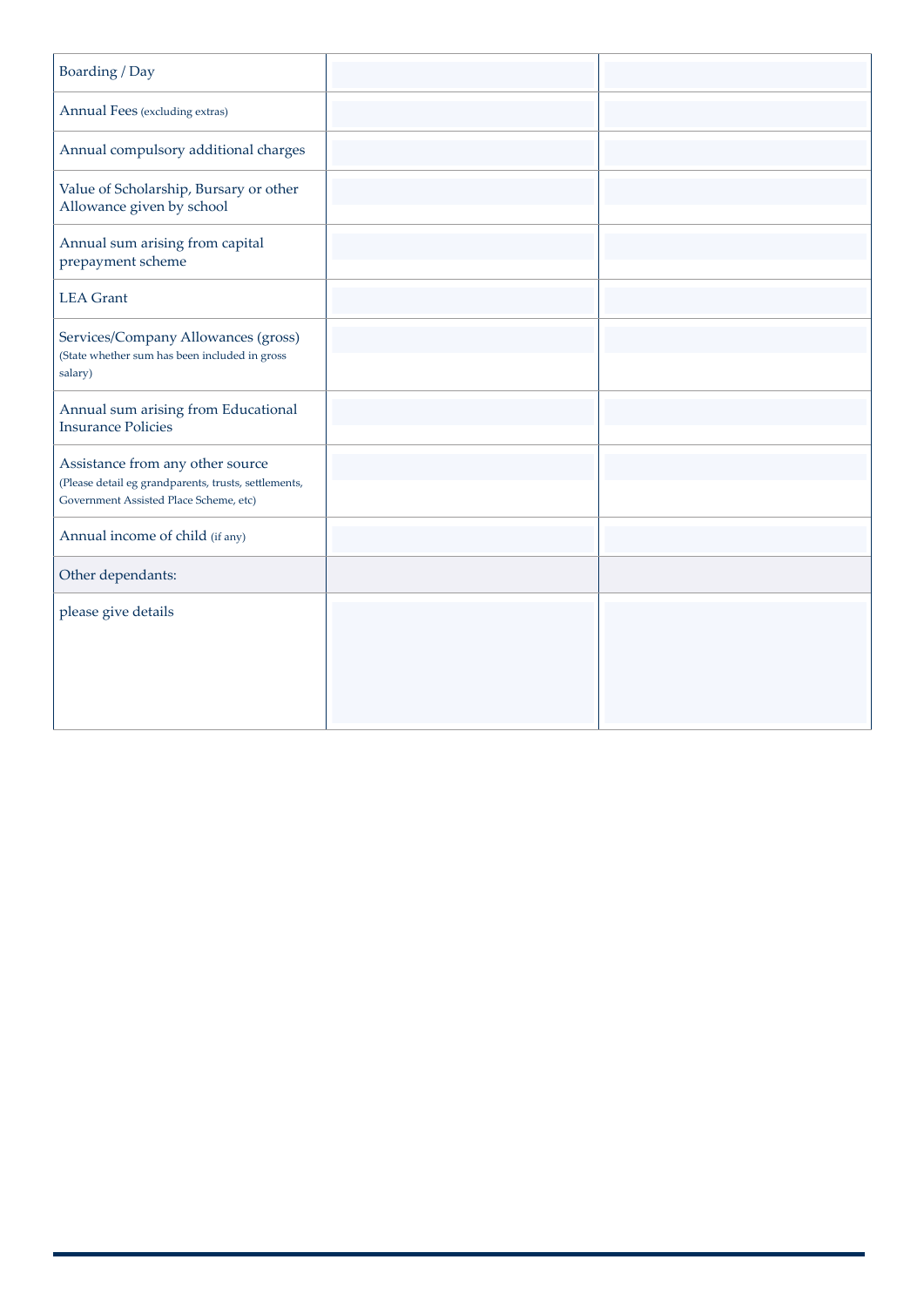### **H: Documentation**

Please indicate which of the following documents have been provided to support your application:

|                                 | Parent / Guardian 1 | Parent / Guardian 2 |
|---------------------------------|---------------------|---------------------|
| Income                          |                     |                     |
| Payslips (Latest 3)             |                     |                     |
| P60 (Latest)                    |                     |                     |
| HMRC tax calculation            |                     |                     |
| (Self-assessment)               |                     |                     |
| Bank statements (Last 9 months) |                     |                     |
| Self Employed accounts          |                     |                     |
| Assets and Liabilities          |                     |                     |
| Mortgage statement/s            |                     |                     |
| Property valuation/s            |                     |                     |
| Investment portfolio valuation  |                     |                     |
| Insurance valuation of assets   |                     |                     |
| Loan statement/s                |                     |                     |
| Any other relevant information  |                     |                     |
|                                 |                     |                     |
|                                 |                     |                     |
|                                 |                     |                     |
|                                 |                     |                     |
| Assistance from other sources   |                     |                     |
|                                 |                     |                     |
|                                 |                     |                     |
|                                 |                     |                     |
|                                 |                     |                     |